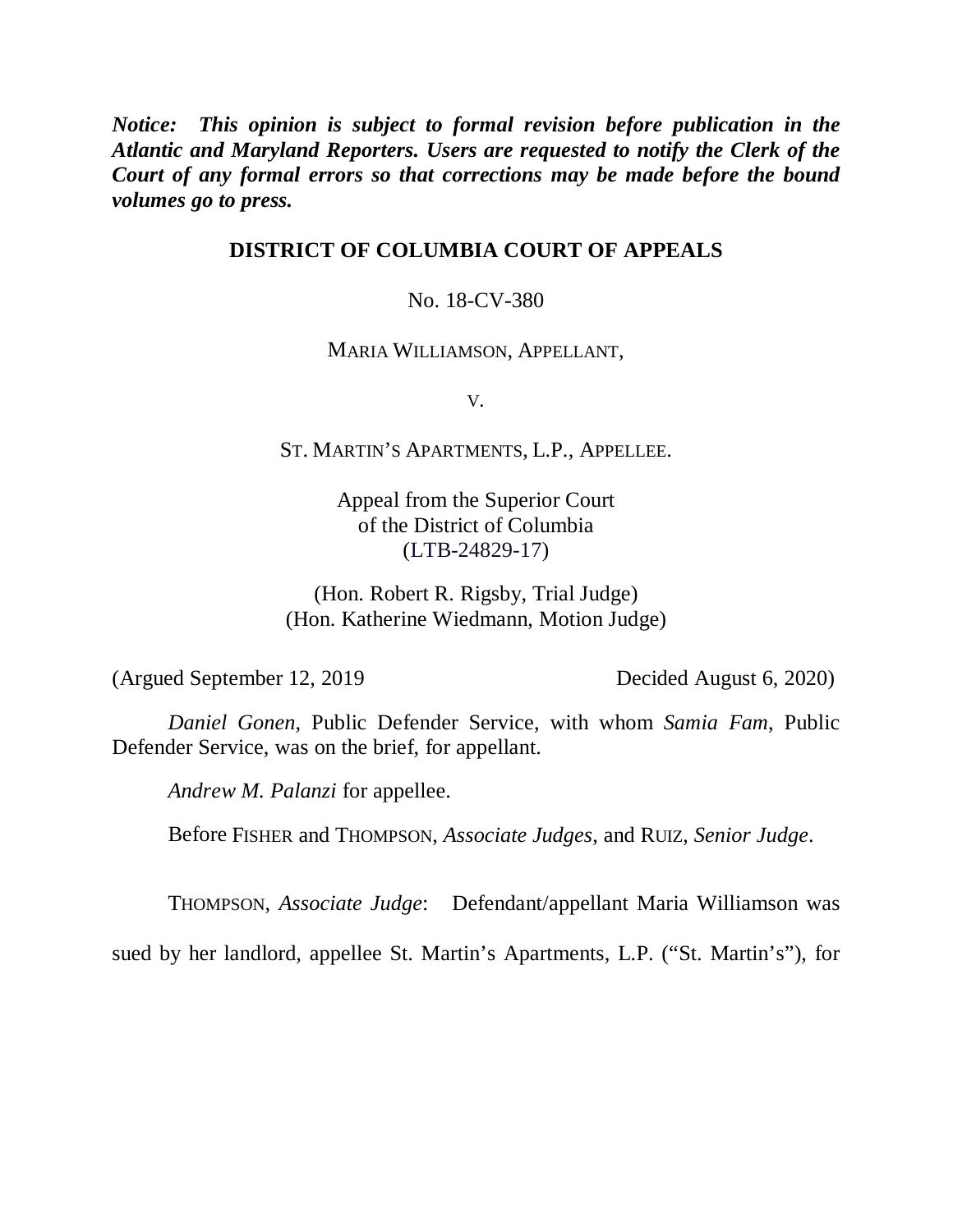possession of her rental unit at The Summit apartment complex,<sup>[1](#page-1-0)</sup> based on allegations of criminal activity by appellant in violation of her lease. This appeal is from a judgment of the Superior Court, entered after a bench trial, granting St. Martin's a non-redeemable judgment of possession. Appellant contends that the trial court abused its discretion in denying her post-return-date demand for a jury trial; erred in finding that the Notice to Quit served on appellant by St. Martin's was legally adequate; and further erred in finding the evidence adequate to prove that appellant threatened one of her neighbors with bodily harm and sold drugs within the apartment complex. We agree with appellant that the trial court erroneously exercised its discretion in refusing to honor appellant's jury demand.<sup>[2](#page-1-1)</sup> Accordingly, we vacate the judgment and remand for further proceedings. We address the issue of the adequacy of the Notice to Quit in case it arises on remand, but we do not reach the evidentiary sufficiency issues since the evidence presented at any retrial may differ from that presented during the original trial.

<span id="page-1-0"></span><sup>&</sup>lt;sup>1</sup> The Summit is a federally subsidized apartment complex (a low-incomehousing "tax credit property") that receives funding from the Department of Housing and Urban Development ("HUD").

<span id="page-1-1"></span><sup>&</sup>lt;sup>2</sup> We also agree with the parties that the evidence did not support the court's finding of a drug-haven violation at the time of trial. *See* D.C. Code § 42-3602 (2020 Repl.) and *Ball v. Arthur Winn Gen. P'ship*, 905 A.2d 147, 153 (D.C. 2006).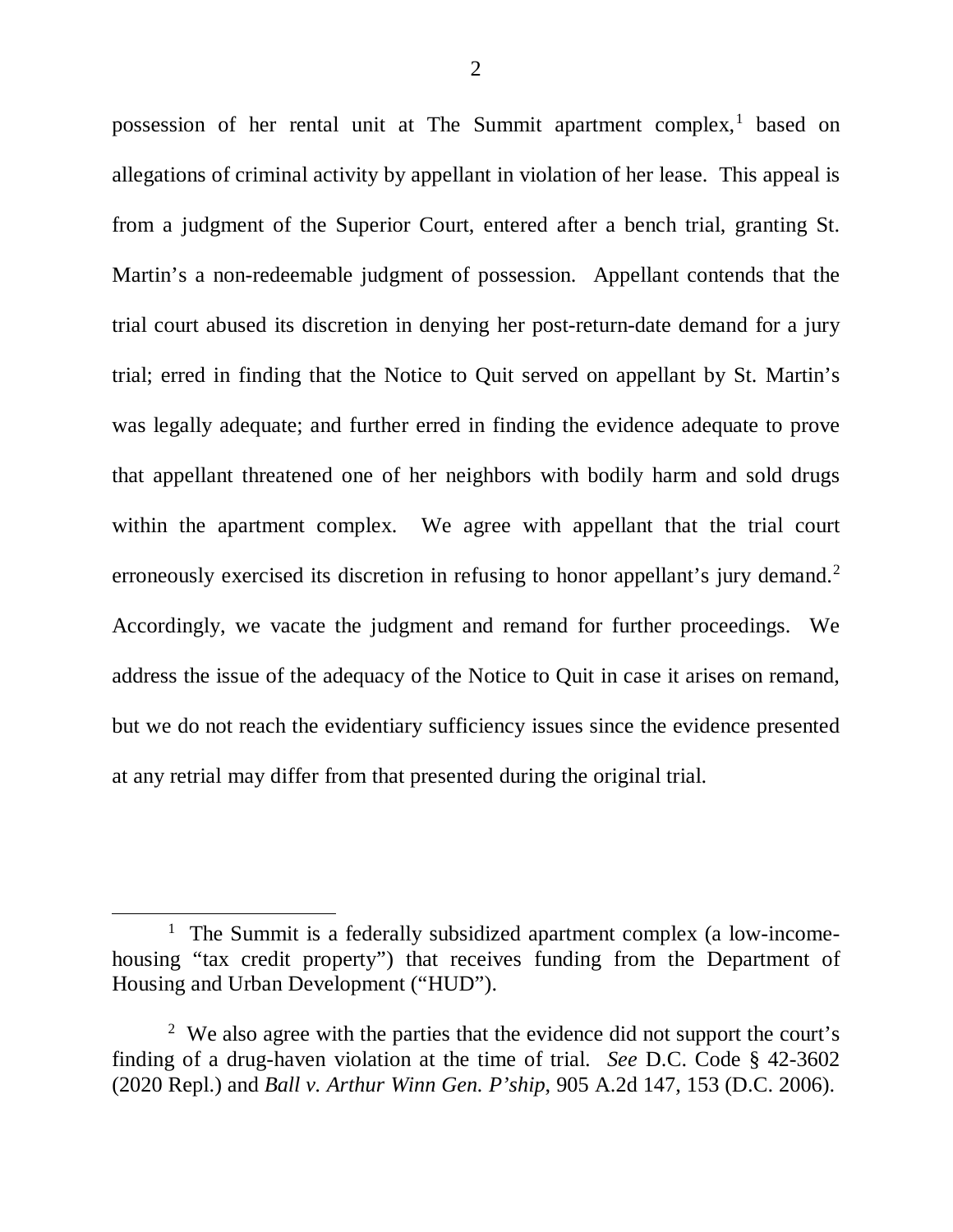**I.**

3

On July 31, 2017, St. Martin's served on appellant a "Thirty (30) Day Notice to Quit and Vacate Premises Due to the Commission of An Illegal Act." The Notice to Quit cited "threats made by Tenant" and "Tenant's possession of illegal substances with the intent to distribute." On October 20, 2017, St. Martin's filed its complaint for possession of appellant's rental unit, alleging that "tenant is engaging in criminal activity at the Premises, including possession and distribution of illegal substances and making criminal threats." Appellant appeared in court pro se on November 20, 2017, and the court and the parties agreed on a trial date of January 26, 2018. Appellant did not request or reserve the right to demand a jury trial.

A few days before appellant was due to appear in court again on January 26, 2018, the Public Defender Service ("PDS") agreed to represent her. Her counsel explained that appellant had been "trying to obtain counsel for a while through the legal services organizations," which contacted PDS about the case. Explaining that PDS had not had sufficient time to prepare for trial, counsel moved for a continuation of the trial date, sought leave to conduct discovery (eight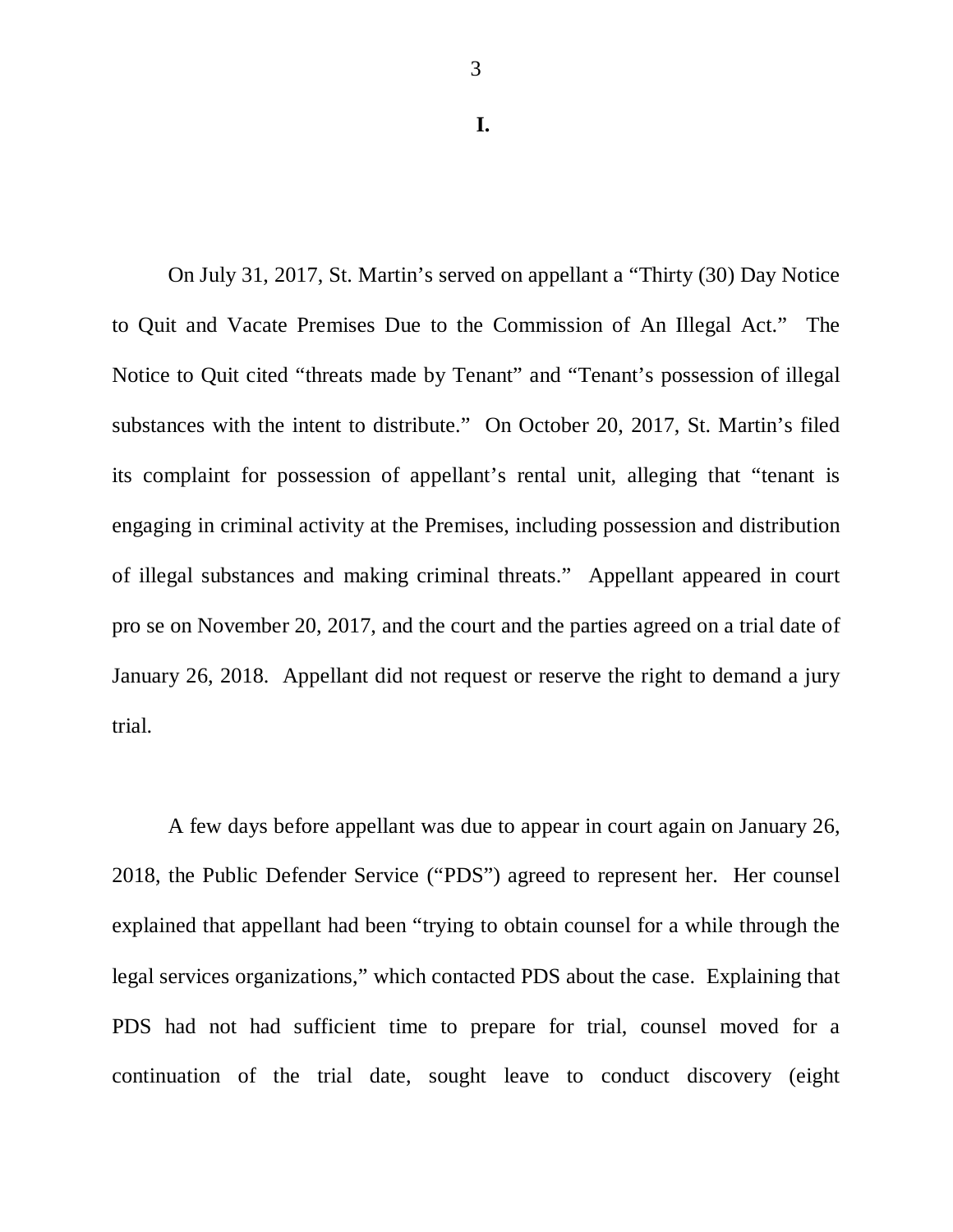interrogatories), and made a demand for jury trial. The court (Magistrate Judge Katherine Wiedmann) agreed to continue the trial date to February 12, 2018 (and later, the trial was further continued to March 13, 2018, after St. Martin's sought a continuance because of the illness of two of its expected witnesses), and authorized the discovery. However, the court denied appellant's demand for a jury trial, explaining that there was nothing "in the record that any rights were reserved" and "weighing the balance and the nature of these proceedings." The court affirmed that ruling in denying appellant's motion for reconsideration, reasoning that the court was "without recourse" to grant the reconsideration motion and not finding "any uncontrollable circumstances which prevented" appellant from complying with the Landlord-Tenant Branch rule generally requiring that any jury demand be made by the appearance date specified in the summons.

Associate Judge Robert Rigsby presided over the bench trial. St. Martin's property manager Darren Bethea testified that he had received anonymous notes reporting drug activity from appellant's apartment. Pamela Bumbray, another resident at The Summit, testified about a threat made by appellant (a voicemail message left by appellant on Ms. Bumbray's telephone on July 3 or 6, 2017, in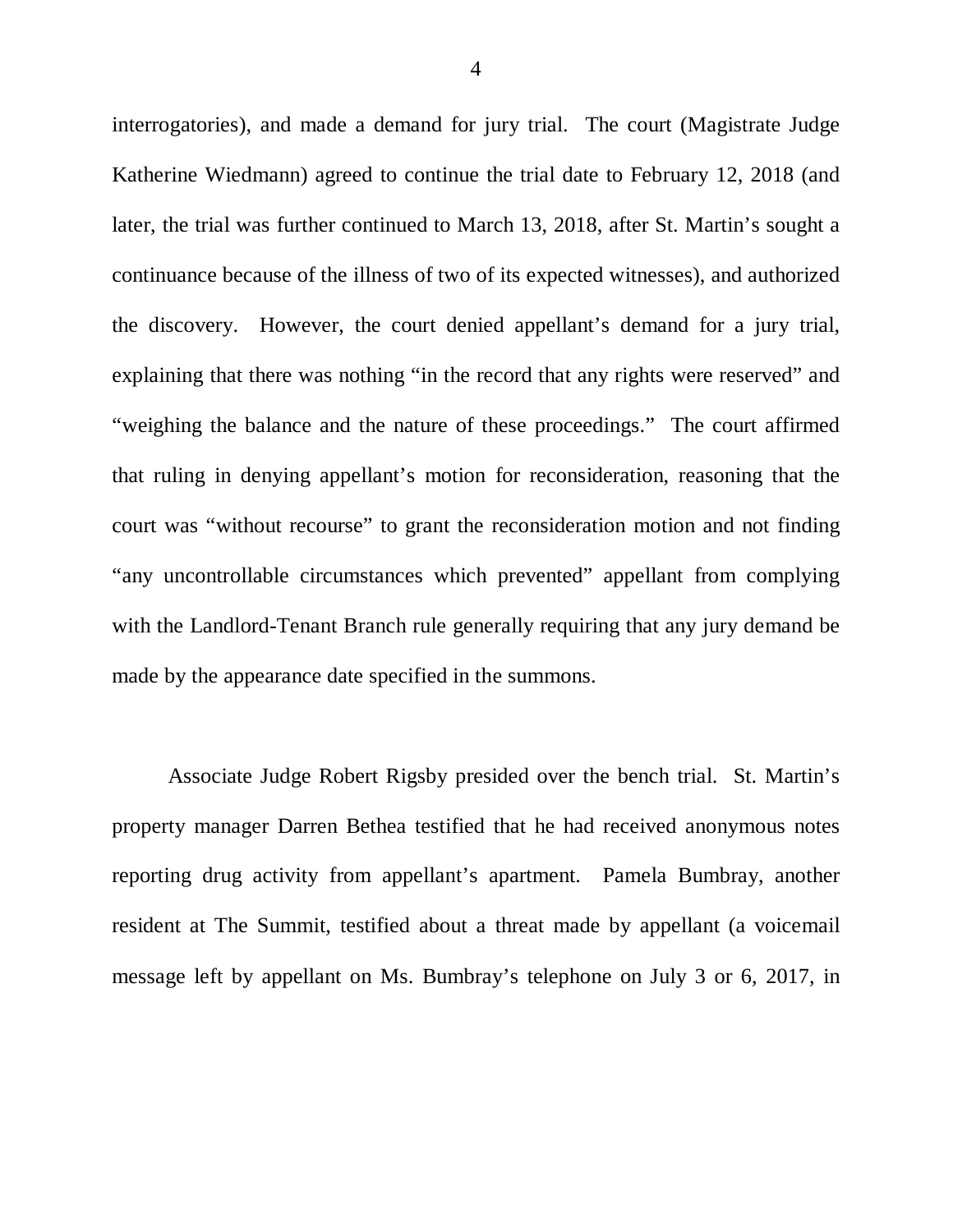which appellant threatened to "punch [Ms. Bumbray] in [her] face"<sup>[3](#page-4-0)</sup>) and about appellant's sales of crack cocaine to Ms. Bumbray herself and to other residents of The Summit (including Michelle Orimba and Chrystal Little) between January 2017 to July 2017 (i.e., within six months before the Notice to Quit was served).<sup>[4](#page-4-1)</sup> Resident Michelle Orimba testified that she saw appellant sell drugs to Ms. Bumbray in March of 2017.

In a bench ruling on April 4, 2018, Judge Rigsby found that the Notice to Quit provided sufficient detail to notify appellant of the lease violations, that appellant "regularly sold crack" to her neighbors, that appellant threatened Ms. Bumbray, [5](#page-4-2) and that St. Martin's was entitled to recover possession of appellant's

<span id="page-4-0"></span> $3\,$  At one point, Ms. Bumbray testified that the incident occurred on July 3, 2017. At another point, she testified that the incident she described happened on or about July 6, 2017.

<span id="page-4-1"></span><sup>4</sup> *See* 14 DCMR § 4301.4 (2020) (providing that the term "[v]iolations of an obligation of tenancy," which may entitle a landlord to evict a tenant if the violations remain uncured after a thirty-day notice-to-correct has been served, refers only to obligations contained in a valid, written lease that "are alleged to have occurred no more than six (6) months prior to the issuance of the notice".

<span id="page-4-2"></span> $5$  The court also found that appellant was engaged in running a drug haven. St. Martin's had not pursued a drug-haven claim, and the parties agree that the evidence was insufficient to support eviction on that basis.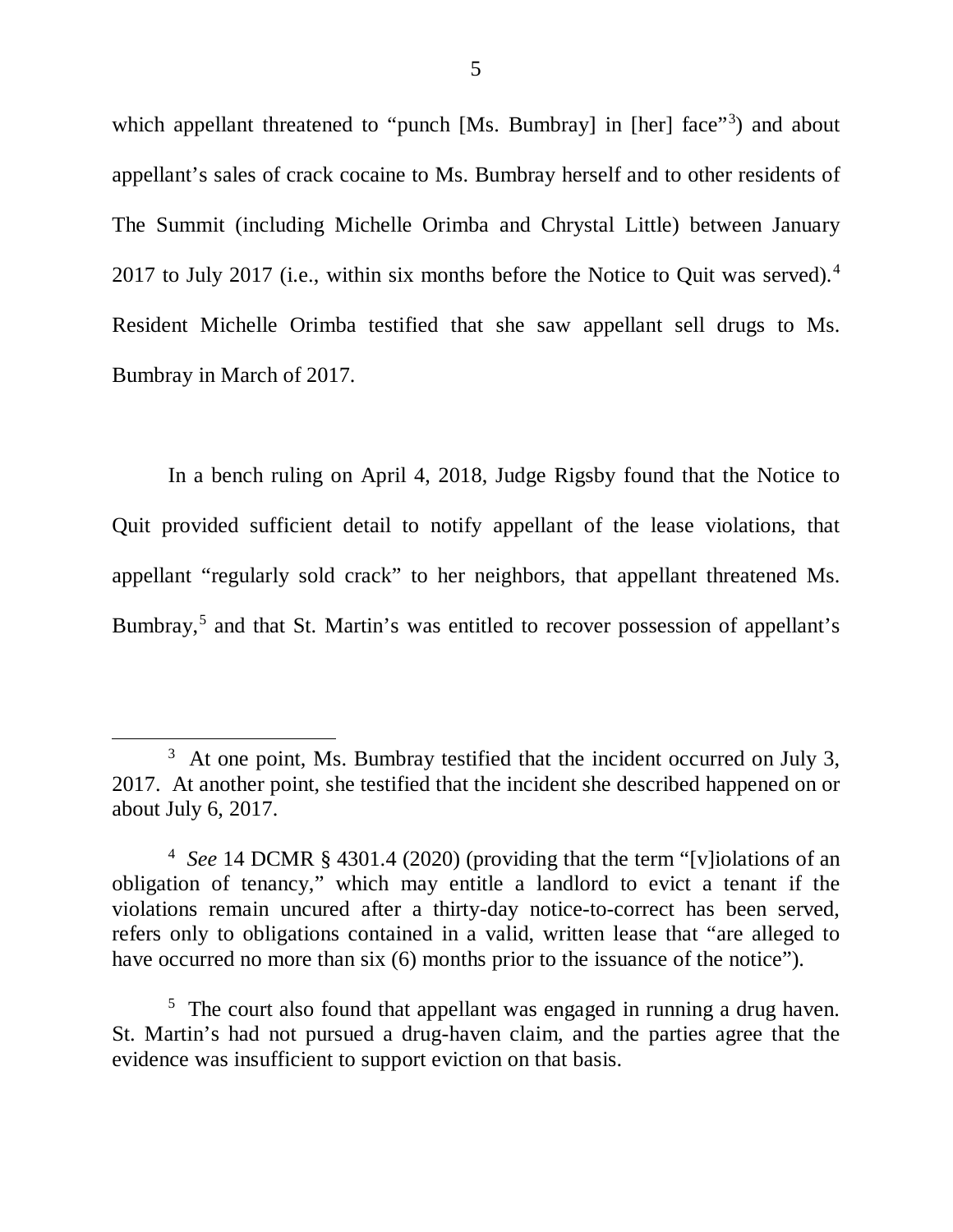unit. The trial court denied appellant's motion for a stay, but this court granted a stay pending resolution of this appeal.

## **II.**

We begin our analysis with appellant's argument that the trial court abused its discretion by denying appellant's untimely demand for a jury trial.<sup>[6](#page-5-0)</sup> Landlord  $\&$ Tenant Rule 6(a) provides that:

> Any party entitled to a jury trial may demand a trial by jury of any action by filing a jury demand, signed by the party or his or her attorney of record. The demand must be filed not later than the date for appearance stated in the summons, or by a later date set by the court for good cause[.]

Super. Ct. L&T R. 6(a). It is well-settled that "[a] tenant is constitutionally entitled

to a jury trial in defending a landlord's action for possession." *King v.* 

<span id="page-5-0"></span><sup>6</sup> St. Martin's urges affirmance of the magistrate judge's ruling on the ground that appellant failed to seek review by an Associate Judge within the time period prescribed by Super. Ct. Civ. R.  $73(b)(1)–(4)$ . However, Rule  $73(b)$  is inapposite because denial of a jury demand is a nonappealable interlocutory order. *See Morgantown v. Royal Ins. Co.*, 337 U.S. 254, 258 (1949); *see also Stebbins v. Stebbins*, 673 A.2d 184, 191 (D.C. 1996) ("[A] direct appeal from the resulting judgment and a new trial, if there were error in denying the jury, will suffice.").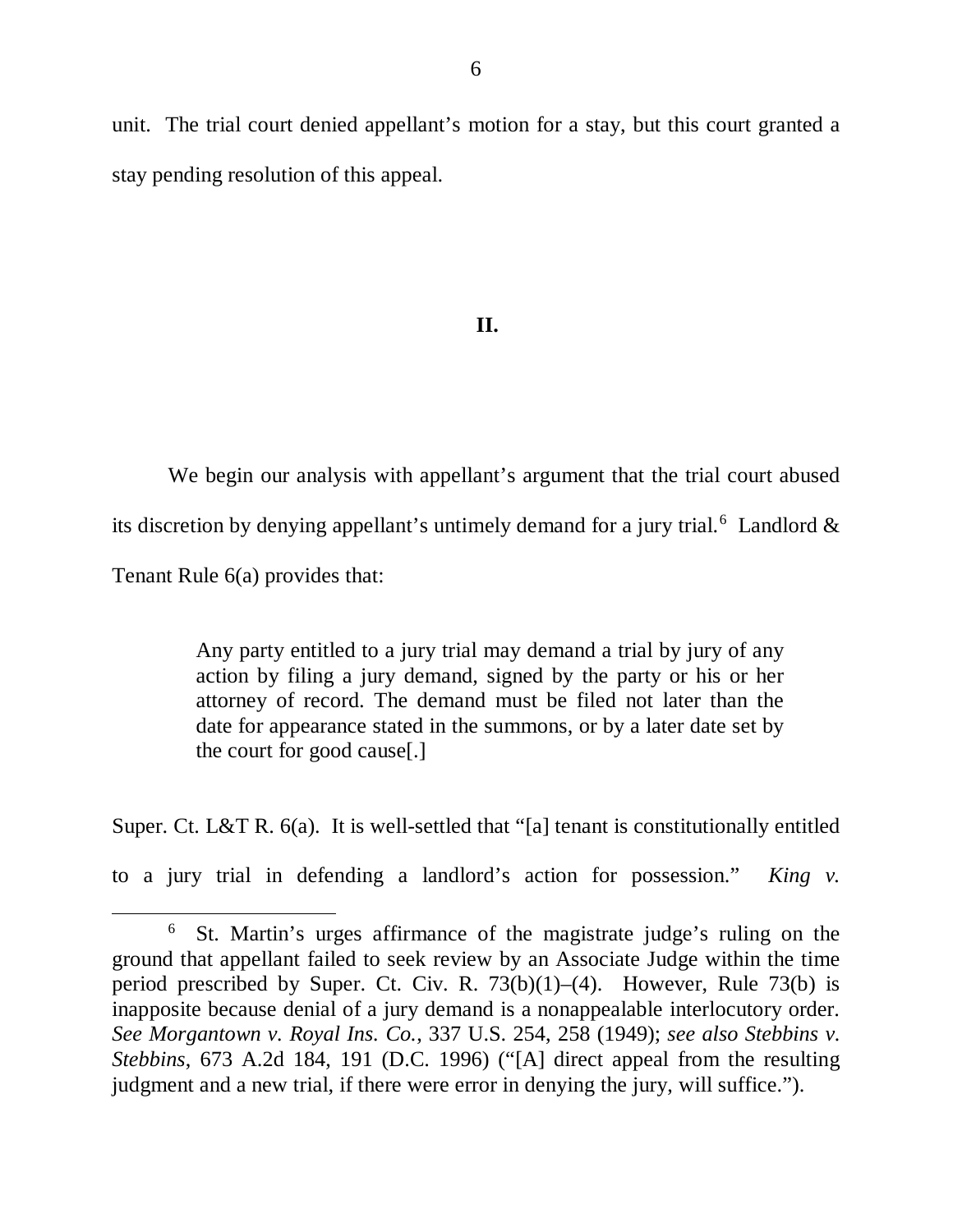*Berindoague*, 928 A.2d 693, 697 (D.C. 2007). It is also well-established, however, that the right to a jury trial may be waived. *See Dominique v. Ralph D. Kaiser Co.*, 479 A.2d 319, 322 (D.C. 1984) (per curiam). Moreover, "[t]he waiver need not be knowing and intelligent in order to be effective; the right may be waived by the mere failure to comply with reasonable rules, even if that failure is unintentional." *Id.* (internal quotation marks omitted).

Appellant's jury demand was untimely, as she failed to request a jury trial when she appeared in court pro se on November 20, 2017, the date stated in the summons. Nevertheless, the timely-jury-demand rule "is not absolute." *Id.* The factors to be considered as the trial court exercises its discretion regarding whether to grant an untimely jury demand include "the possibility of prejudice to other parties and the likelihood of delay" as well as factors "pertinent to the interests of both parties and also to the general conduct of the business of the court." *Id.* 

In this case, these factors and others persuade us that the trial court erroneously exercised its discretion in denying appellant's demand for a jury trial. As recounted above, at the time appellant, through counsel, made her jury demand, she also requested a continuance of the trial date for her counsel, who had just agreed to represent her, to conduct discovery and otherwise to prepare her defense,

7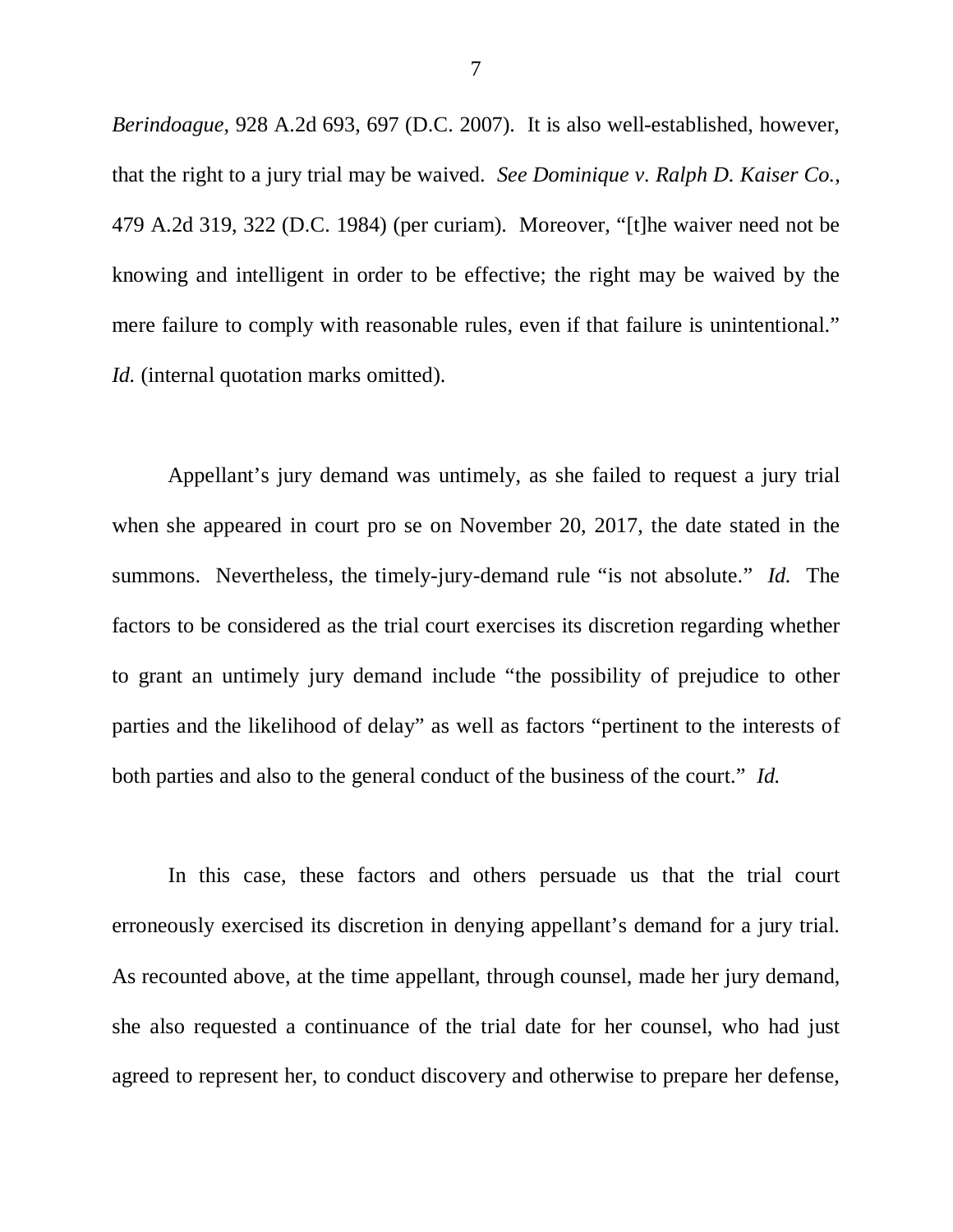and the court readily granted a two-week continuance. Thus, the court approved a delay in the proceedings, and nothing in the record indicates that affording a jury trial would have occasioned significant additional delay. Further, although St. Martin's opposed a continuance, it did not identify to the trial court (and still has not identified) how it would have been prejudiced by whatever delay a jury trial would have occasioned.

In addition, as it turned out, trial could not be held for over four additional weeks because of the illness of witnesses for St. Martin's. To be sure, it was not known at the time the jury demand was refused that these additional delays would ensue, but the fact that they did ensue is part and parcel of what can happen as a trial date approaches — meaning that the prospect of a delay of several weeks is not a weighty reason to deny an untimely jury request if it is otherwise justified.<sup>[7](#page-7-0)</sup>

The general conduct of the business of the court favors observance of the deadlines imposed by court rules. In addition, we have recognized "the general principle . . . that [an unrepresented] litigant can expect no special treatment from the court." *Padou v. District of Columbia*, 998 A.2d 286, 292 (D.C. 2010)

<span id="page-7-0"></span><sup>&</sup>lt;sup>7</sup> In any event, "some delay must be tolerated if the right to a jury trial is to be honored." *King*, 928 A.2d at 698–99.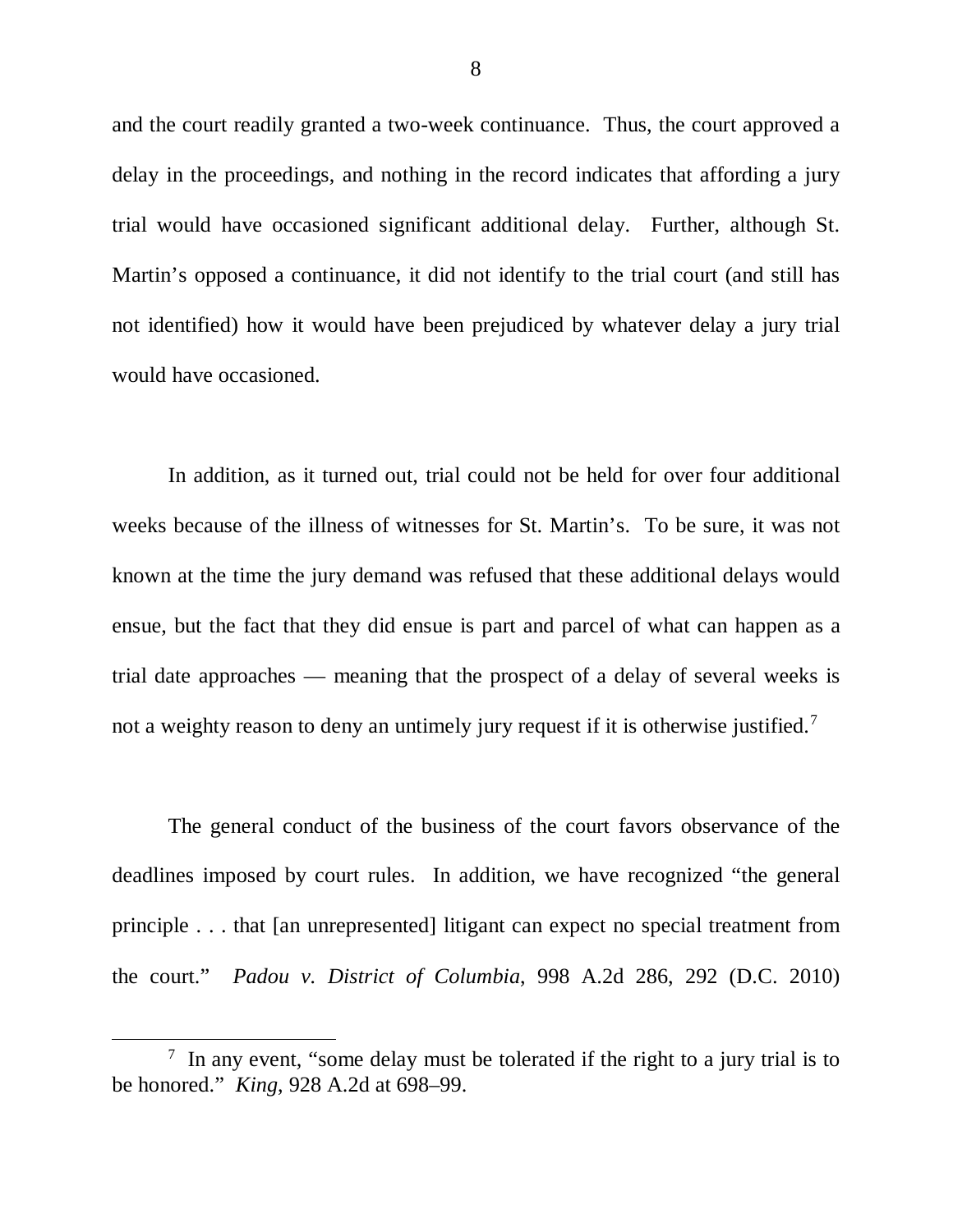(internal quotation marks omitted and brackets included). Further, "the general conduct of the business of the court"<sup>[8](#page-8-0)</sup> in the Landlord Tenant Branch is "designed" to insure an expeditious resolution" of disputes. *Smith v. Greenway Apts. LP*, 150 A.3d 1265, 1275 (D.C. 2016).

We have explained, however, that "the regulatory goal is to safeguard the summary, expeditious nature of the action for possession due to nonpayment of rent, so that a landlord will not have a prolonged wait for any rent payments that are due[,]" but not to "cut[] off the right of a tenant to assert specified defenses[.]" *Id.* This case is not a non-payment of rent case, but instead is a lease-violation case in which counsel advised the court that the tenant would need to defend against allegations that she engaged in criminal activity. Thus, although action to evict drug dealers from HUD-assisted housing is an important goal, this was not a case in which our stated reasons for expediting landlord-tenant proceedings should have been a weighty factor in the court's determination as to whether there was good cause to grant the untimely jury-trial demand. [9](#page-8-1) On the other hand, whether

<sup>8</sup> *Dominique*, 479 A.2d at 322.

<span id="page-8-1"></span><span id="page-8-0"></span><sup>&</sup>lt;sup>9</sup> We note that in adopting its regulations that address the authority of HUDassisted housing developments to evict tenants for criminal activity, *see* 24 C.F.R. ⸹ 5.861, HUD encouraged housing authorities to "employ administrative action to resolve potential eviction cases before resorting to court action," 66 Fed. Reg. (continued…)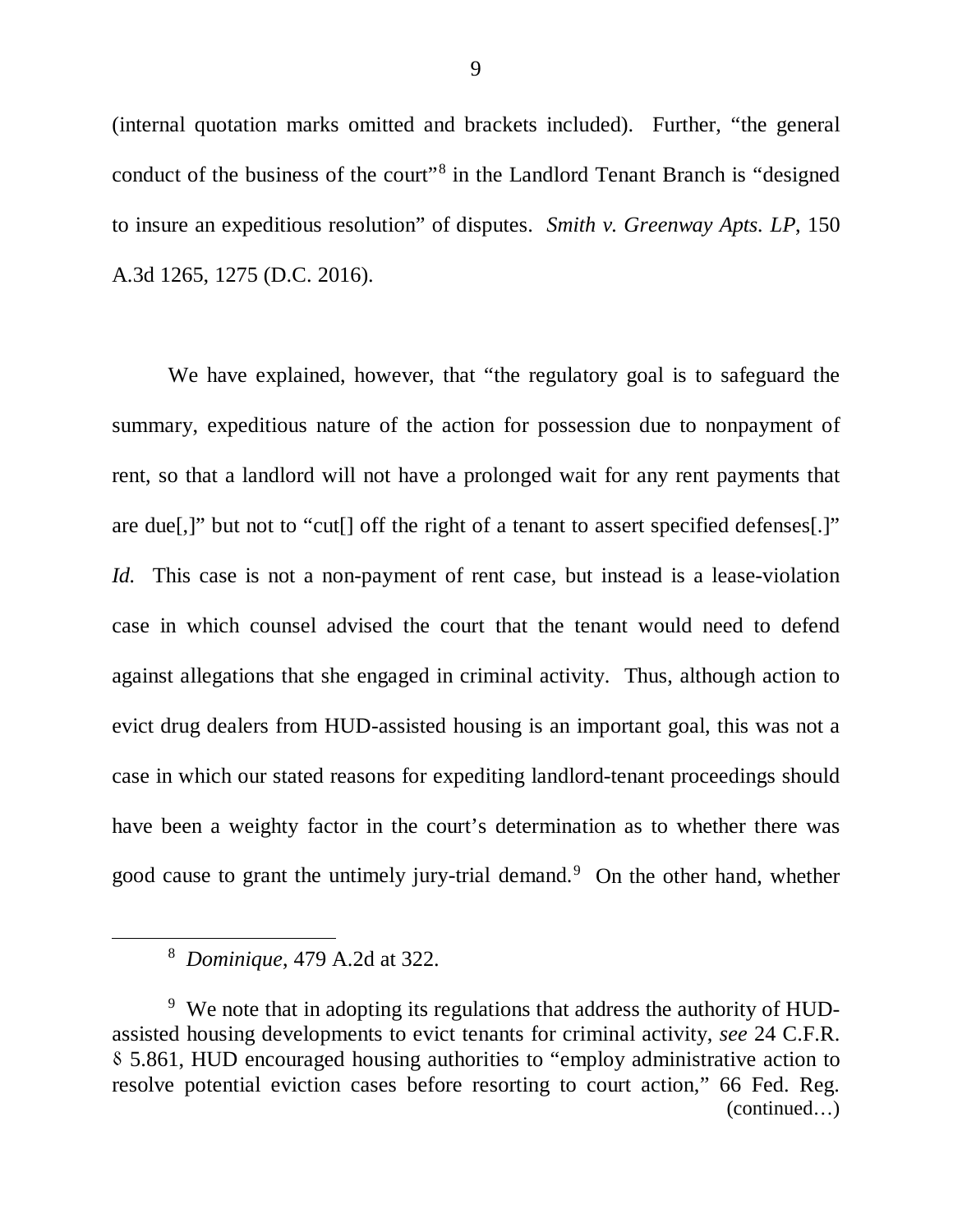appellant engaged in illegal activities on the premises in violation of her lease would determine whether appellant would lose her housing. In view of such a grave potential consequence, preserving appellant's exercise of the constitutionally protected right to submit the case for decision by a jury of her peers who bring to bear their collective experience and knowledge to resolve conflicting testimony is a particularly weighty consideration that the trial court should have taken into account.

An additional important consideration pertaining to the general conduct of the business of the court was that Landlord-Tenant court is one of our court system's high-volume courts in which we unfortunately have made little progress toward ensuring the availability of pro bono representation for tenants like appellant who cannot afford lawyers. There is a need to be flexible in addressing the continuing problem of indigent civil litigants' inadequate access to legal representation. We have joined other courts in emphasizing the importance of having someone (whether the court, lawyers staffing the court resource centers, or others) "provid[e] pro se litigants with the necessary knowledge to participate effectively in the trial process." *Reade v. Saradji*, 994 A.2d 368, 373 (D.C. 2010)

<sup>(…</sup>continued)

<sup>28776 (</sup>May 24, 2001). The agency's comment implies that expediting the completion of court proceedings in such cases is not paramount.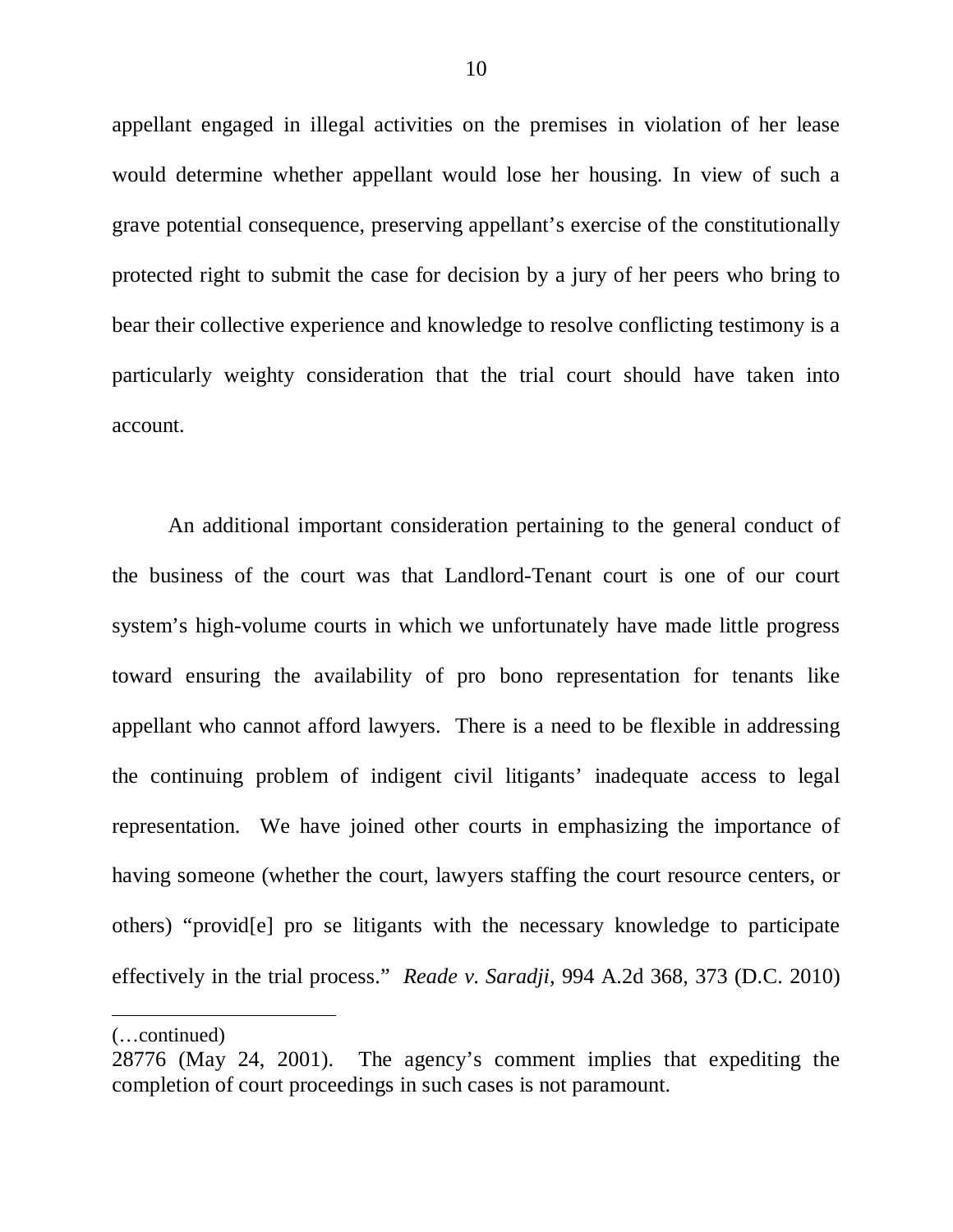(internal quotation marks omitted). And we require trial judges to "exercise special care with a *pro se* litigant in special circumstances[,]" *id.*, which, we have said, "will sometimes require the judge to inform a party of the consequences of her procedural acts or omissions." *Berkley v. D.C. Transit, Inc.*, 950 A.2d 749, 756–57 n.12 (D.C. 2008). Recognizing the critical role judges play in ensuring that rights are not inadvertently lost by unrepresented litigants, the Code of Judicial Conduct similarly advises that judges have an "affirmative role" in making "reasonable accommodations that help litigants who are not represented by counsel to understand the proceedings and procedural requirements." Rule 2.6 (Ensuring the Right to be Heard), Cmt. 1A. In this case, the court could have informed appellant of her right to request a jury trial and the deadline and manner for doing so, while refraining from advising on its advisability either way; another option was "making a referral to any resources available," *id*., which includes the landlord-tenant resource center conveniently located at the court, and, if necessary, allowing a brief continuance to allow consultation.

Appellant's trial counsel emphasized that, on the return date, appellant was not counseled that she would be waiving her right to a jury trial if she failed to demand one on that day. Even if she had been so advised, it is questionable whether she would have chosen to go to a jury trial without the assurance that she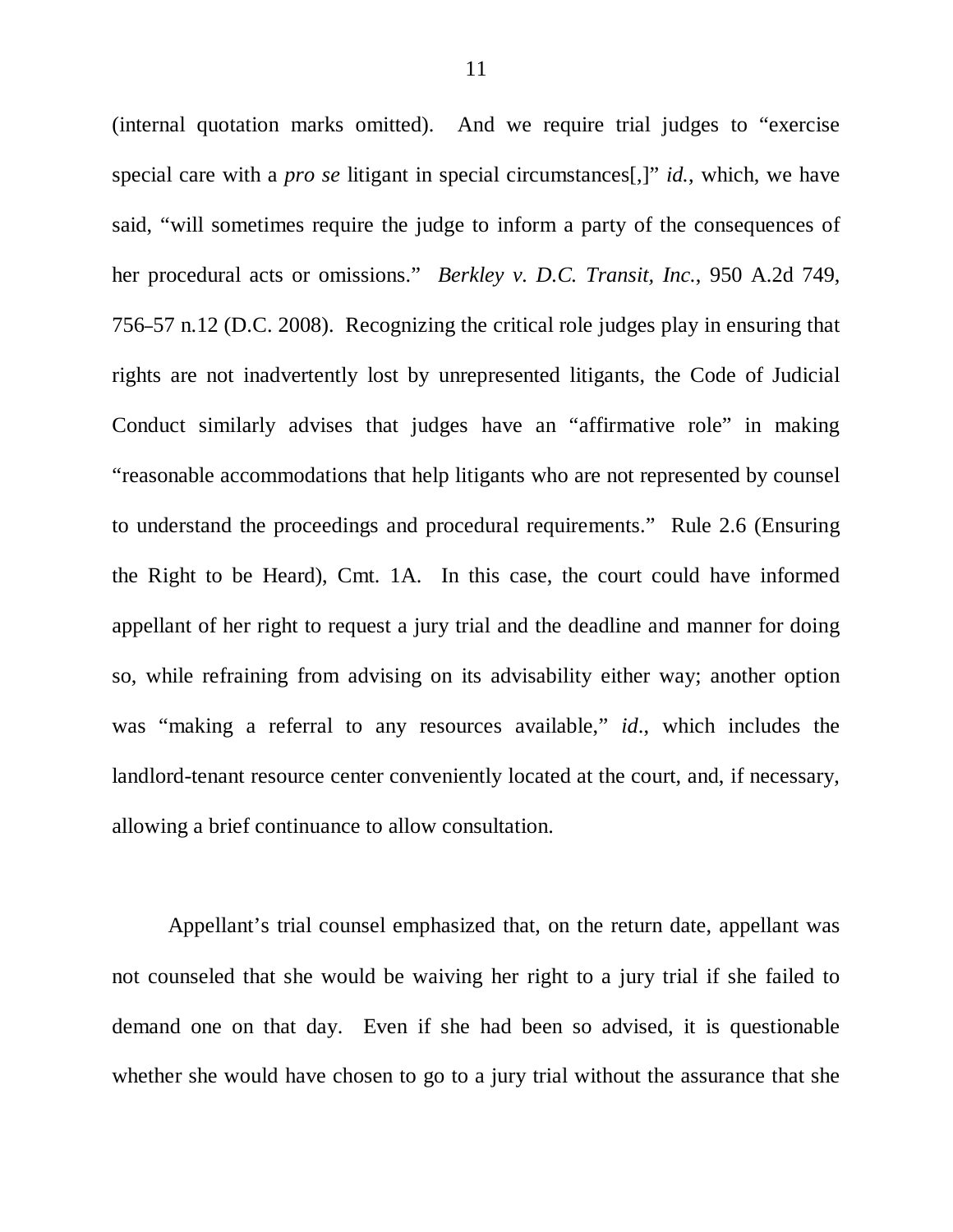would have counsel to help her navigate trial procedure. In this continuing circumstance that unrepresented litigants face in our high-volume courts, a good faith claim that the tenant sought but was unable to obtain legal representation may fairly be regarded as an uncontrollable circumstance that can suffice as the good cause for extending the jury-demand deadline. Here, where counsel who was obtained after the return date represented that the tenant unsuccessfully sought counsel for the return date, made a jury demand on the tenant's behalf, and made a request for a continuance (in this case to allow for preparation and discovery) that the court approved, there was good cause to extend the deadline. That is not to say, of course, that the balance of factors will always favor the tenant; the landlord's showing of serious prejudice, for example, may warrant a different result.

In reasoning that she was "without recourse" to grant appellant's renewed demand for a jury trial, the magistrate judge applied an unduly constricted understanding of the breadth of her discretion. *See Daly v. Scala*, 39 A.2d 478, 479 (D.C. 1944) (explaining that "[r]ules or statutes limiting the time for filing a demand for a jury trial, although mandatory in terms, are not always so regarded"; "where the opposing party is not prejudiced, the court, in its discretion, may waive the delay"). A trial court erroneously exercises discretion when it does not realize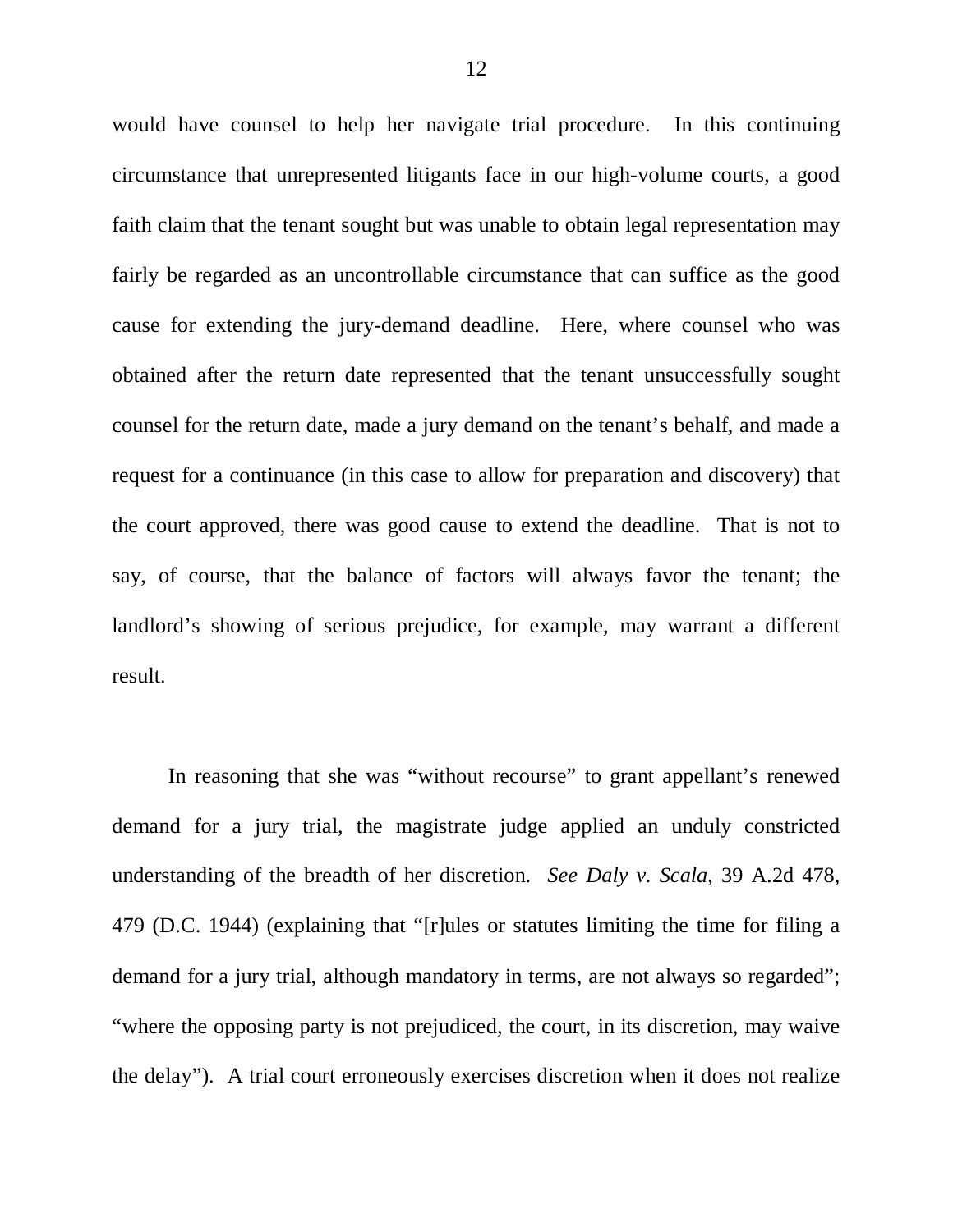that it has discretion and "assumes [that there is] but one answer to the question presented." *See Johnson v. United States*, 398 A.2d 354, 363 (D.C. 1979). Moreover, the trial court apparently thought that only an "uncontrollable" circumstance would justify allowing an untimely request for jury trial. The inquiry actually requires a more nuanced consideration of various interests. *See Kass v. Baskin*, 164 F.2d 513, 515-17 (D.C. Cir. 1947) (construing substantially similar rule).<sup>10</sup> And in the case of an unrepresented litigant, because we recognize the obstacles faced by a lay person, the judicial task demands that the judge take reasonably appropriate steps to address them.

We cannot say that the court's erroneous exercise of discretion was harmless, as it is possible that a jury would have made a differing assessment of

<span id="page-12-0"></span><sup>10</sup> As the D.C. Circuit explained in *Kass*, the existence of uncontrollable circumstances might well suffice to preserve the right to a jury trial even if the demand is untimely made. But uncontrollable circumstances is not the governing standard; instead, in exercising discretion, the judge needs to take into account "any and all pertinent factors in the case, including particularly the nature of the issues presented by the pleadings and the general orderly disposition of the court's business." 164 F.2d at 515; *see also id*. at 517 ("We hold that when a party has failed to comply with the requirements of the Rule in respect to demands for jury trial, and thereafter appeals to the court to grant such trial, the matter lies within the sound discretion of the court. In exercising that discretion, the court may consider all elements pertinent to the interests of both parties and also to the general conduct of the business of the court. The sole exception, if any, to this general rule should be, as we have indicated, the case where uncontrollable circumstances prevent compliance with the terms of the Rule; there the right may perhaps be preserved.").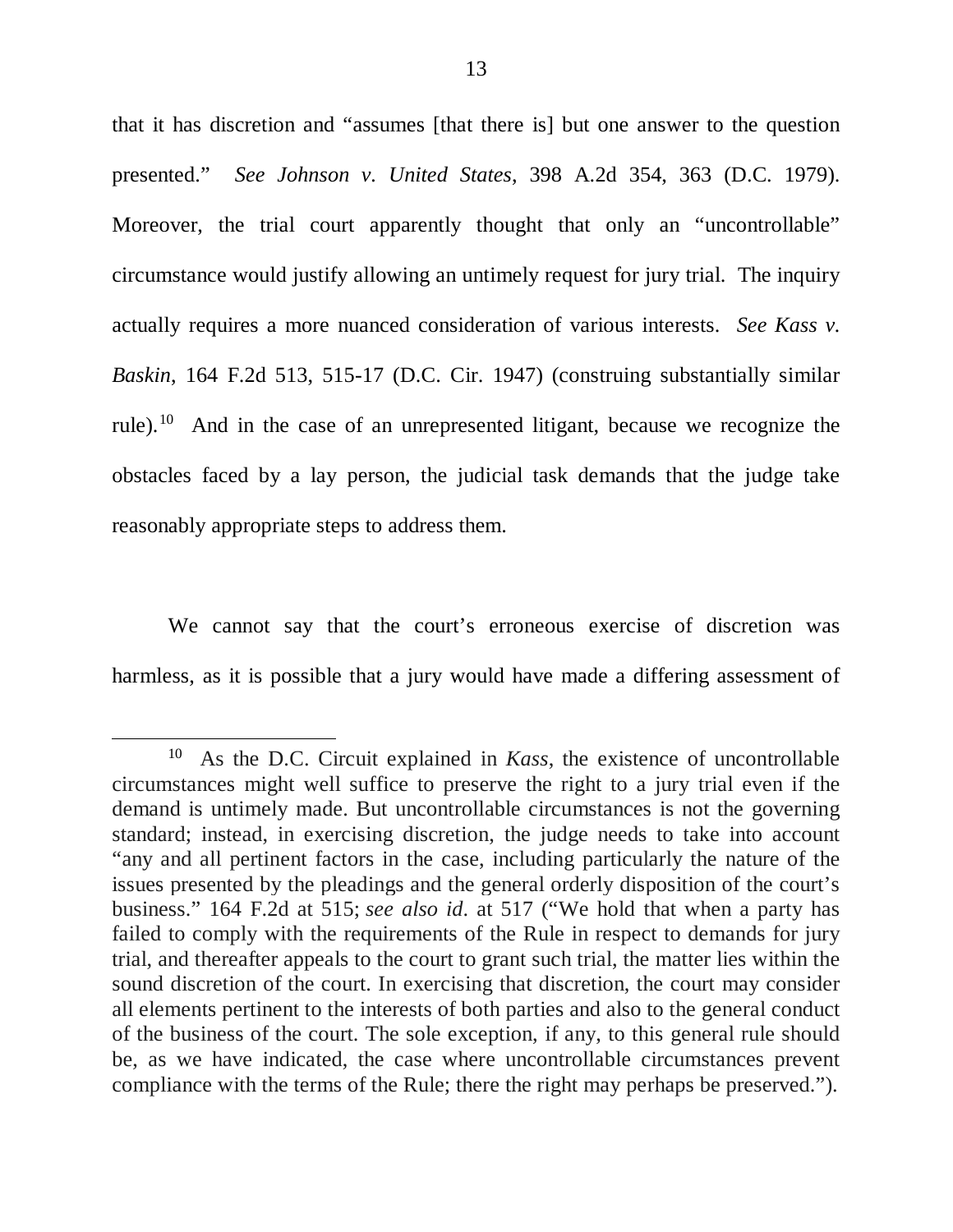the credibility of St. Martin's eyewitnesses (each of whom was significantly impeached).<sup>[11](#page-13-0)</sup> Accordingly, we conclude that we must vacate the judgment in favor of St. Martin's and remand for a jury trial. *LaPrade v. Liebler*, 614 A.2d 546, 548 (D.C. 1992) (reversing and remanding where party was deprived of right to trial by jury).

#### **III.**

We briefly address appellant's argument that St. Martin's complaint should not have proceeded to trial because the Notice to Quit did not adequately inform appellant of the alleged violations. D.C. Code § 42-3505.01(a) (2020 Repl.) provides that "[a]ll notices to vacate shall contain a statement detailing the reasons for the eviction[.]" *See also* 14 DCMR § 4302.1(a) ("In order to be valid, a notice to vacate, shall include . . . [a] statement detailing the factual basis on which the housing provider relies . . . .").

<span id="page-13-0"></span><sup>&</sup>lt;sup>11</sup> We have observed that "the denial of a trial by jury may be harmless error, but this can be true only in very limited circumstances [such as] where the trial court would have been obliged to take the case away from the jury[,]" not in a case where credibility assessments bear on a tenant's defenses. *King*, 928 A.2d at 698–99.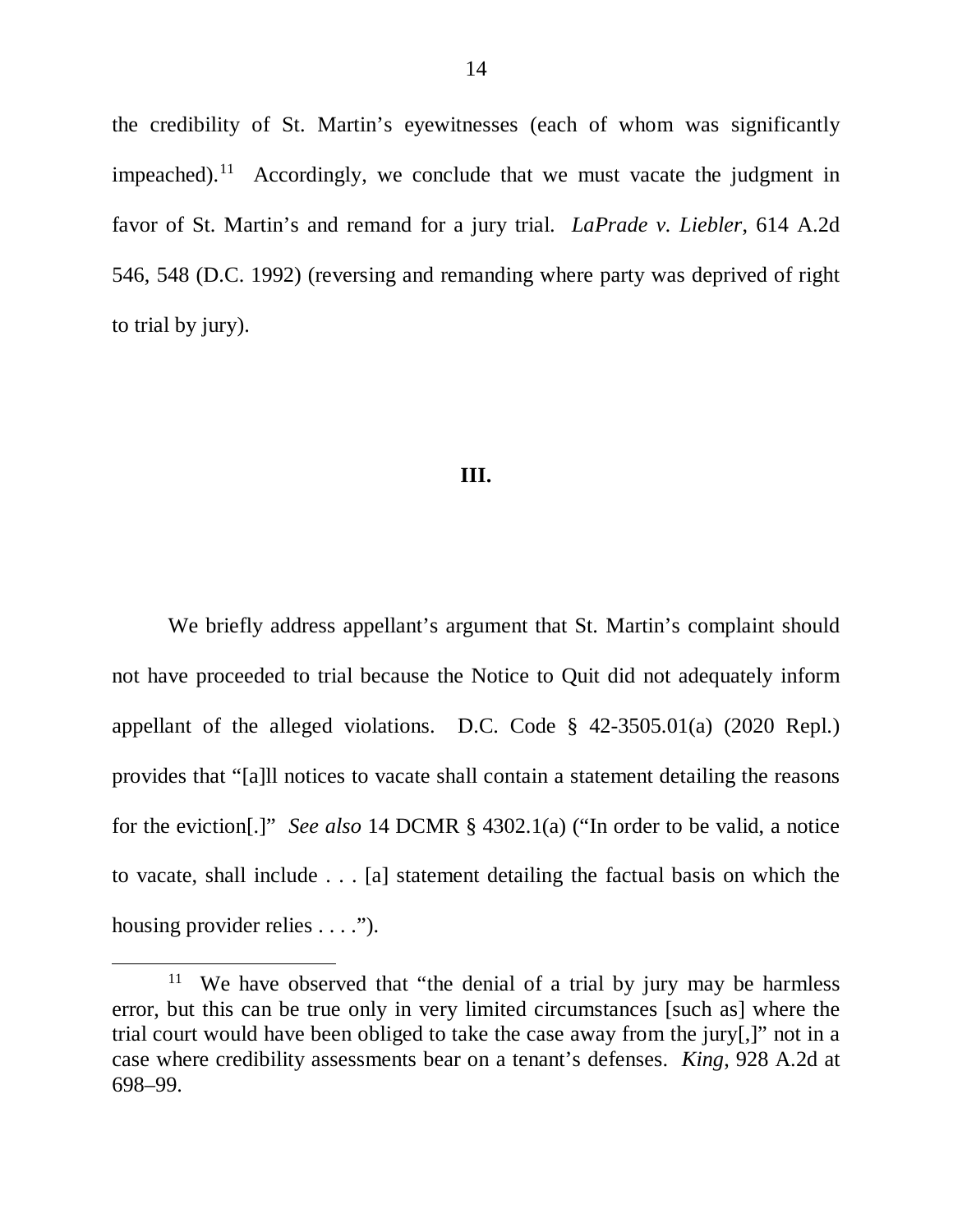Here, the Notice to Quit stated:

Landlord advises that Tenant is in breach and material noncompliance of the terms and conditions of the Lease due to Tenant's criminal activity at the Property. Specifically, another resident at the Property has notified Landlord of threats made by Tenant and of Tenant's possession of illegal substances with the intent to distribute (both to guests and other residents). Specifically, Landlord has received a report that on or about July 6, 2017, Tenant attempted to gain access into another resident's apartment because she believed there to be drugs in the unit. When the resident refused to allow her inside, Tenant threatened to "fuck up" and "beat [the resident's] ass." The Landlord has also received reports that Tenant is possessing and selling drugs to other residents and has allowed others to use drugs in her apartment, including, but not limited to, crack cocaine.

Appellant argues that the Notice to Quit was inadequate to support the case that St. Martin's has pursued because it alleges a verbal in-person threat made at a resident's door on July 6, 2017, while the evidence presented at trial pertained to a voicemail, left on a possibly different date (see *supra* note 3), that threatened a different harm (a punch in the face rather than a threat to "fuck up" and "beat [the resident's] ass"). With respect to the alleged sales of drugs to other residents, appellant contends that the Notice to Quit was inadequate because it did not identify the "when, where, and who" of the claim.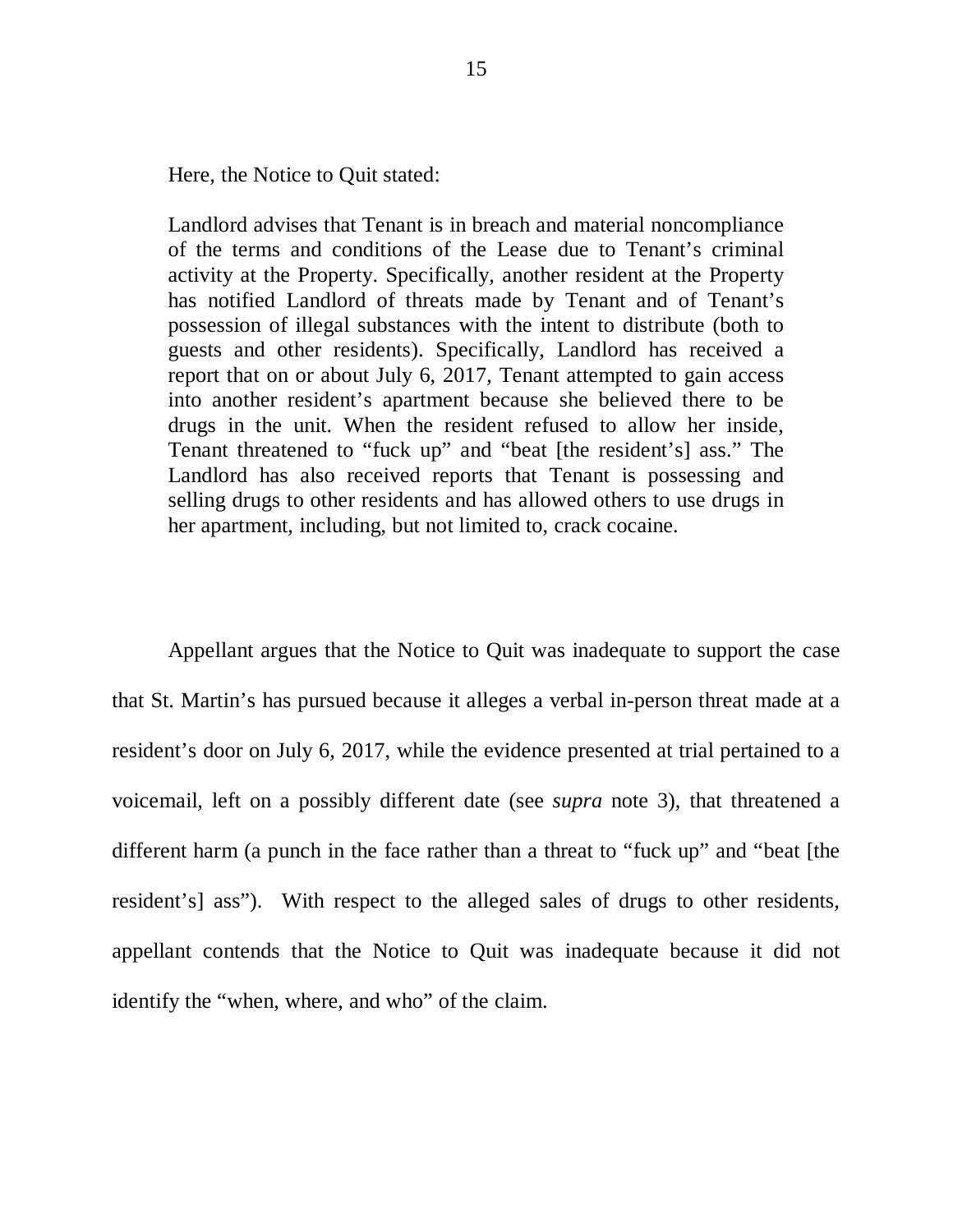We disagree with appellant's contentions. In *Scarborough v. Winn Residential, L.L.P.*, 890 A.2d 249 (D.C. 2006), we considered a notice to quit that stated that "on or about December 12, 2002[,] . . . members of the Metropolitan Police Department conducted a search of [the tenant's] apartment and located a gun which was believed to have been involved in [a] homicide" committed on the apartment property the same day and that "[i]n any event, maintaining a gun on the property violates the terms of [the tenant's] lease . . . and is a crime[.]" *Id.* at 252. We rejected the argument that the notice "failed to apprise [the tenant] adequately of the basis for the eviction." *Id.* We reasoned that the fact that the notice did not expressly reference what paragraph of the lease was violated did not render the notice inadequate, and that the reference to maintaining a gun on the property was "sufficient to direct [the tenant] to the District's laws prohibiting possession of unregistered firearms and ammunition" even though the notice did not cite to specific criminal statutes alleged to have been violated. *Id.* at 252 n.2. We said that "[t]he notice met both District of Columbia and federal requirements for notice." *Id.* Thus, the failure of the notice to specify who possessed the gun, what kind of gun it was, where exactly it was found in the tenant's apartment, whether it was registered, whether it was loaded, how long it had been in the apartment, and how police learned of or suspected its presence in the apartment — all of which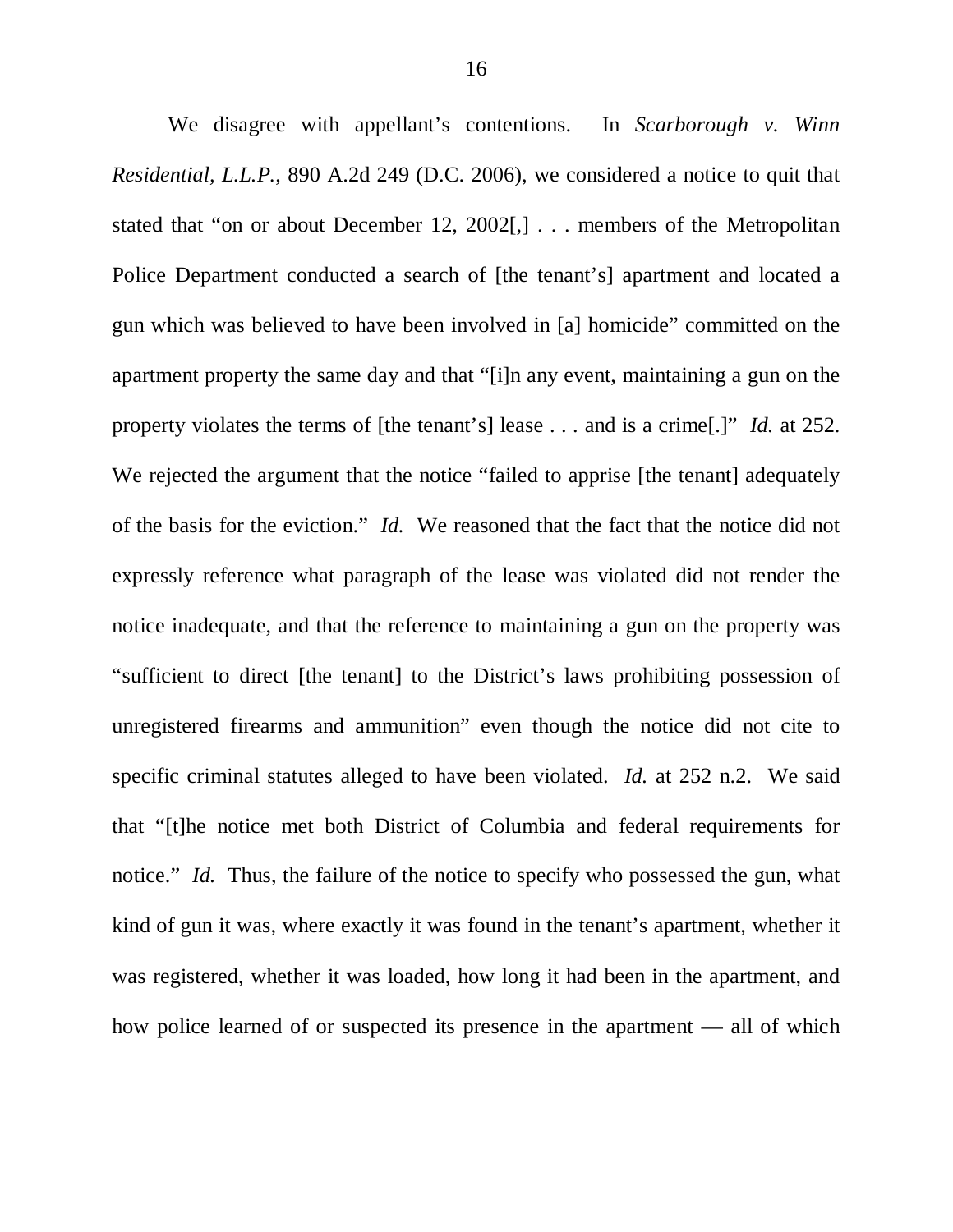were potentially relevant to whether the tenant was in actual or constructive possession of the gun — did not make it legally insufficient.

Here, too, we are satisfied that the Notice to Quit provided enough detail to sufficiently apprise appellant of the criminal activity alleged: a threat to injure a fellow tenant who had refused to allow appellant into the other tenant's unit and the sale of crack cocaine and other drugs to fellow residents. Further, contrary to appellant's argument, the Notice to Quit cannot reasonably be read to state that "all [of] the allegations are alleged to have happened on July 6th[,]" as appellant contends. The reference to the Landlord's receipt of a report "on or about July 6, 2017," regarding appellant's threatening to harm another resident after attempting to gain access to the other resident's unit, was sufficient to apprise appellant of the conduct in issue without necessarily tying the conduct to July 6, 2017. The reference to the landlord's receipt of reports that the tenant "is possessing and selling drugs to other residents" in no way tied the alleged conduct to July 6, 2017, and use of the present tense implied repeated conduct that had occurred most recently around the time of the Notice to Quit. We are not persuaded by appellant's argument that the less-than-careful language that St. Martin's counsel used in his statement to the court on January 26, 2018 ("all of the allegations are alleged to have happened on July 6th") retroactively modified the Notice to Quit